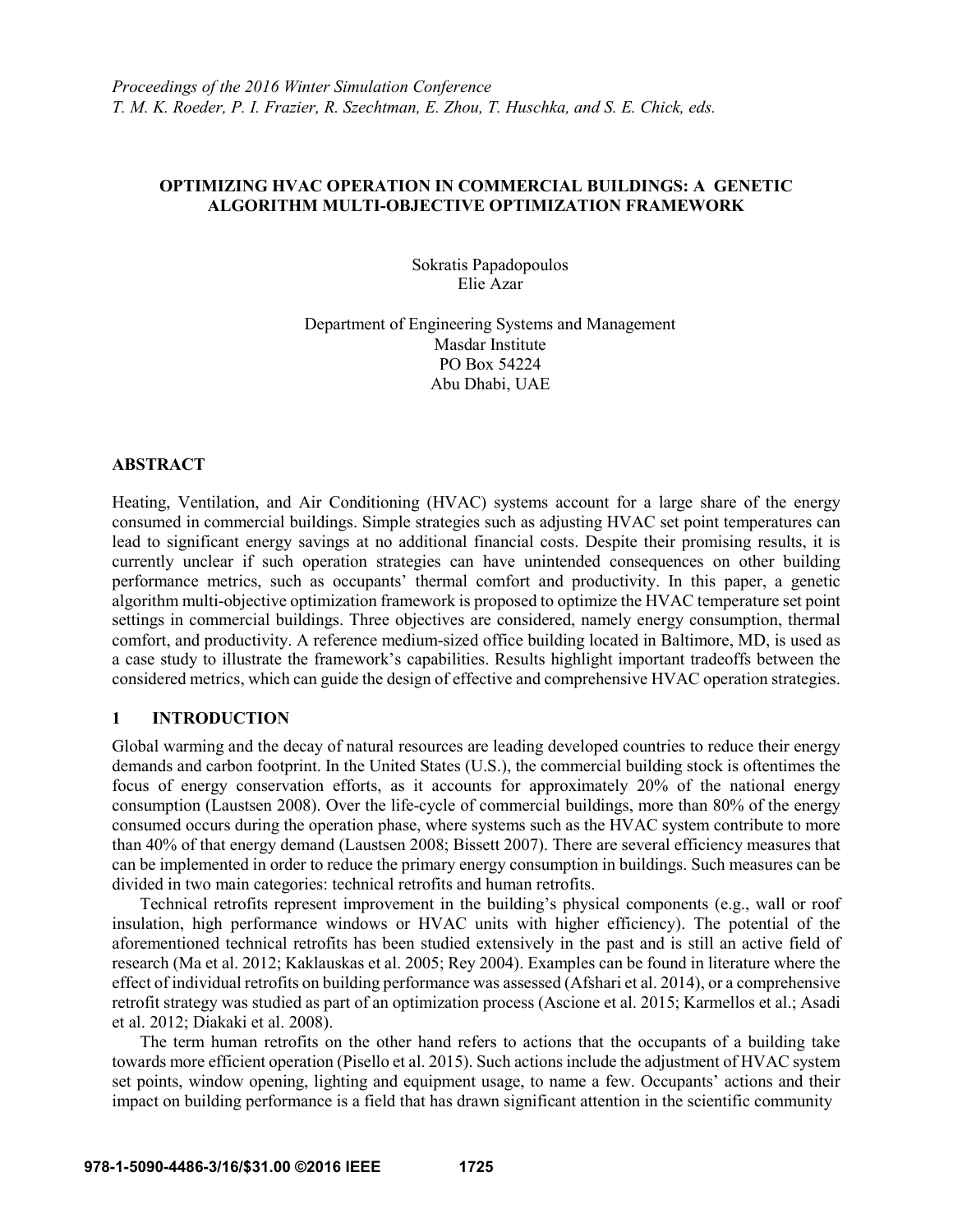recently and demonstrates great potential for energy savings (Azar and Menassa 2014; Pisello and Asdrubali 2014; Azar and Menassa 2012). Adjusting thermostat set points has particularly shown a high impact on building consumption, and has been the focus of several studies (Ghahramani et al. 2015; Lakeridou et al. 2014; Mui et al. 2010).

Despite the growing interest in literature, research on human actions in general, and thermostat set point settings in particular, is mostly limited to problems with pre-defined and pre-evaluated sets of solutions (Hoyt et al. 2015; Ghahramani et al. 2015; Lakeridou et al. 2012). As a result, current solutions do not examine a wide search space and are not able to capture the potential tradeoffs that can exist between various performance metrics, such as energy conservation and thermal comfort. Additionally, other metrics such as the productivity of occupants are rarely accounted for and need to be considered for a more comprehensive evaluation of building performance (Kosonen and Tan 2004).

The goal of this work is to propose a human retrofit multi-objective optimization scheme that integrates key performance metrics in the decision–making process, including energy consumption, thermal comfort, and productivity. This will help guide decision-makers to devise the right human retrofit strategies that will reduce the energy footprint, while minimizing tradeoffs with the other performance metrics.

### **2 LITERATURE REVIEW**

There is a growing interest in literature on the understanding and control of human actions in the built environment (Ucci et al. 2012; Ueno et al. 2006). It has been shown that human actions are major determinants of energy use, potentially hindering the optimal operation of buildings and diminishing the effect of technical interventions (Augenbroe et al. 2009; Levine et al. 2007). Additionally, occupancy interventions come with no direct financial cost, compared to technical retrofits that are often extremely costly to implement. As a result, operation-focused solutions and their integration in energy policy making have gained significant attention (Lopes et al. 2012; Ucci et al. 2012).

Focusing on the operation of HVAC systems, significant amount of studies examine the impact of set points adjustment and deadband widening (i.e., thermostat set point range) on energy use (Ghahramani et al. 2016; Fernandez et al. 2015; Hoyt et al. 2015). Despite the interesting findings of the works discussed earlier, there is scarcity of research studying the simultaneous effect of HVAC operation of both energy, occupant thermal comfort, and productivity (Lakeridou et al. 2012; Kosonen and Tan 2004).

Multi-objective optimization (MOO) is a method that can be used to tackle optimization problems with more than one, usually opposing, objective functions. Typically, since all objectives cannot simultaneously get their optimal values, the MOO algorithm identifies and minimizes the tradeoffs between them. Thus, there is no unique solution in a MOO problem, but a set of non-dominated ("Pareto" optimal) solutions that support the decision making process. MOO has recently been applied in the context of building energy studies, specifically retrofit decision-making applications. Diakaki et al. (2008) for instance were among the first to introduce MOO in building retrofit process. Their work involved a simplistic representation of the building's components. The goal was to identify the tradeoffs between energy consumption and retrofit cost applying three different MOO techniques. Their findings set the ground for in-depth research in the field, such as the work by Asadi et al. (2014), who proposed a retrofit optimization model based on artificial neural network and genetic algorithm. They used a school building to demonstrate the practicality of their model, and studied the interaction between energy consumption, retrofit cost, and thermal discomfort hours, aiding the decision-making process.

Despite their importance, these studies have two main limitations, which motivate the need for this work. First, they focused on technical retrofits and ignored the human-related ones, which can in turn yield significant energy savings at minimal costs. Second, although some retrofit studies account for occupants' satisfaction in the built environment (thermal comfort objective), they overlook other significant factors, such as occupants' productivity.

The following section presents the proposed methodology, which is then illustrated in a case study where HVAC temperature set point settings are optimized for a reference medium-sized office building in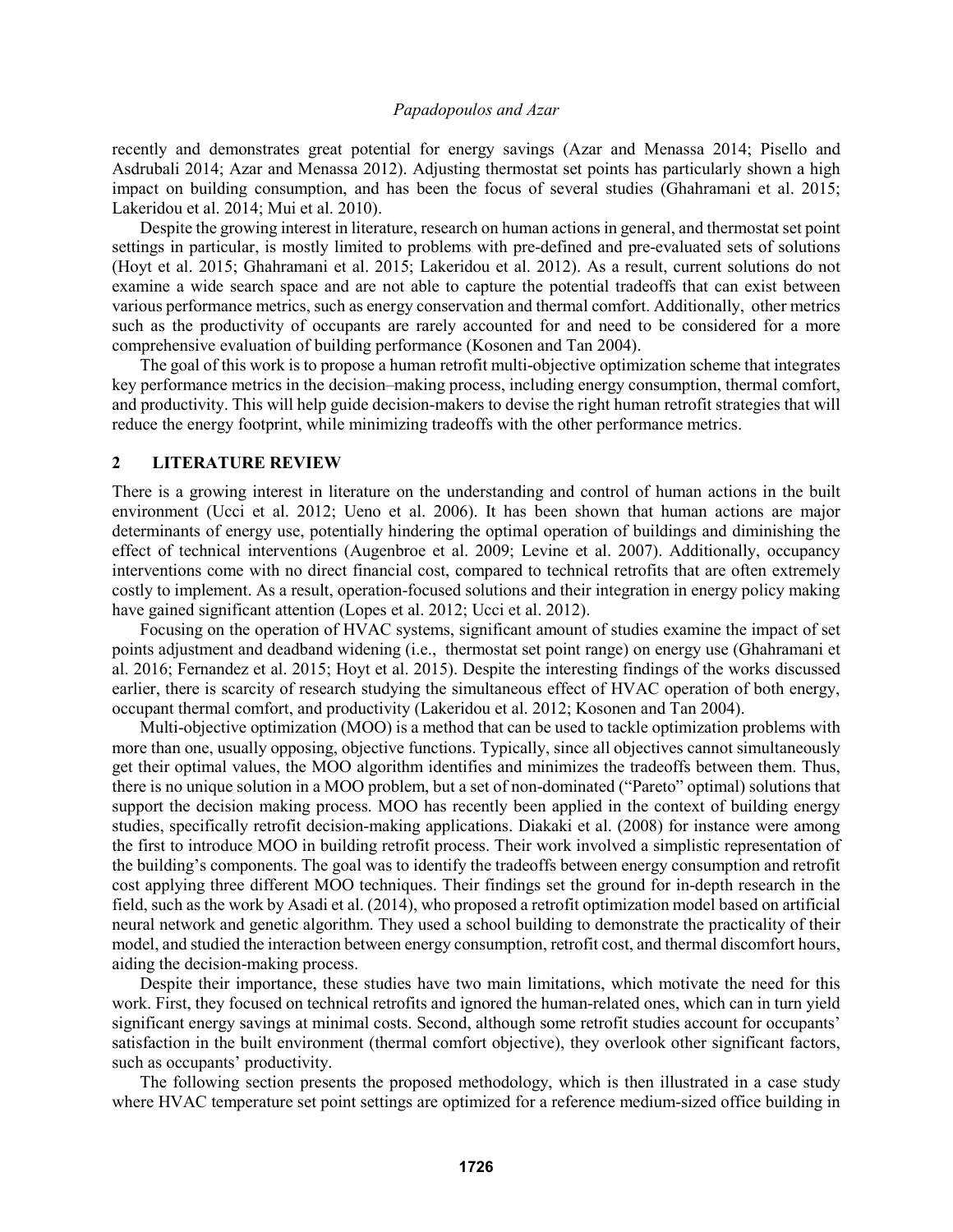Baltimore, MD. It is important to highlight that the methodology is general and can be applied on any building.

## **3 METHODOLOGY**

# **3.1 Overview**

Figure 1 illustrates the methodology proposed in the present work. First, a Building Performance Simulation Model (BPS) is developed for the building under study using the EnergyPlus software (US DOE 2015). In parallel, a MOO algorithm is implemented in MATLAB, which evaluates the optimization objectives considered in this study until a stopping criterion is met. The algorithm then produces a Pareto front that includes the non-dominated solutions for all three objectives. The connection between the BPS software and the MOO algorithm is achieved through a coupling scheme also developed in MATLAB. Such connection facilitates a simulation-based evaluation of the objective functions, as well as the alteration in the decision variables until the set of non-dominated solutions is reached.



Figure 1: Methodology framework.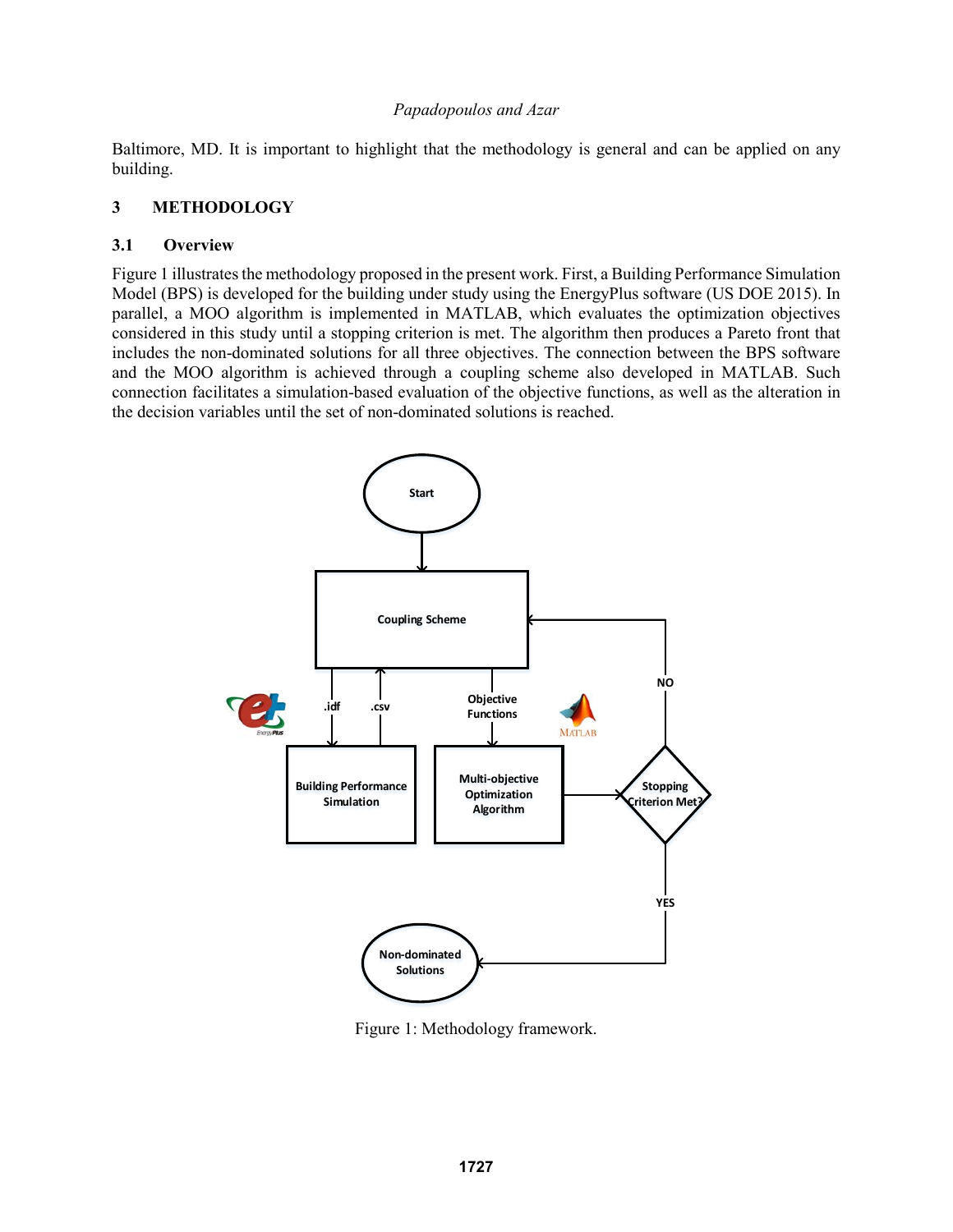# **3.2 Building Description and BPS Model**

The building used in this study, and its corresponding EnergyPlus BPS model, are chosen from the list of commercial prototype building developed by the US Department of Energy (Deru et al. 2011). A mediumsize office building located in Baltimore, MD was selected for this specific case study. Baltimore weather characteristics require significant cooling and heating loads in buildings (during summer and winter periods respectively), making decision variables such as heating and cooling thermostat set point temperatures relevant in the optimization process. The major building characteristics used in the development of the model are summarized in Table 1.

| <b>Parameter</b>         |                            | Value                                 |
|--------------------------|----------------------------|---------------------------------------|
| Location                 |                            | Baltimore, MD, USA                    |
| <b>Building Type</b>     |                            | Medium-size office, constructed after |
|                          |                            | 1980                                  |
| Dimensions & Height      | Area                       | 4982 $m2$                             |
|                          | Floors                     | 3                                     |
|                          | <b>Total Height</b>        | 11.89 m                               |
|                          | Window-to-wall Ratio       | 33 %                                  |
| <b>Building Envelope</b> | Wall U-value               | $0.51$ W/m <sup>2</sup> -K            |
|                          | Roof U-value               | $0.33$ W/m <sup>2</sup> -K            |
|                          | Glazing                    | U-value: $3.35$ W/m <sup>2</sup> -K   |
|                          |                            | <b>SHGC: 0.36</b>                     |
|                          |                            |                                       |
| Lights & Equipment       | Lights Intensity           | $16.89$ W/m <sup>2</sup>              |
|                          | <b>Equipment Intensity</b> | $10.76$ W/m <sup>2</sup>              |
| <b>HVAC</b> System       | Heating                    | Furnace                               |
|                          | Cooling                    | Packaged Air-Conditioning Unit        |
|                          | Air Distribution           | Multi-zone Variable Air Volume        |

Table 1: Reference building BPS model parameters.

# **3.3 Coupling Scheme**

The goal of the coupling scheme is to integrate BPS (i.e., EnergyPlus) in a software that supports optimization algorithms (i.e., MATLAB). EnergyPlus models use text-based input (.idf file) and output the variables of interest in a comprehensive comma delimited workbook (.csv file). In the first stage of the coupling scheme, the .idf file is transformed into a data structure, where each class refers to a simulation parameter and each field refers to the hyper-parameters associated with the class. For example, if the class is "Construction material", its fields would include information such as the material name and its properties. Then, the simulation is triggered in MATLAB environment. Following the simulation's output, the objectives of the problem are evaluated by the optimization algorithm. If the stopping criterion is not met, the algorithm returns a new set of decision variables to be evaluated. The coupling scheme creates a new .idf file with the aforementioned variables (i.e. HVAC set points), converted to EnergyPlus inputs, and the process is repeated until the algorithm converges to the non-dominated solutions.

# **3.4 MOO Algorithm**

A controlled elitist genetic algorithm (GA) (variant of NSGA-II (Deb 2001)) is used for the MOO, implemented in MATLAB's optimization toolbox. The simulation-based nature of the human retrofit optimization problem is nonlinear, discontinuous and non-differentiable, hence GA is a common tool in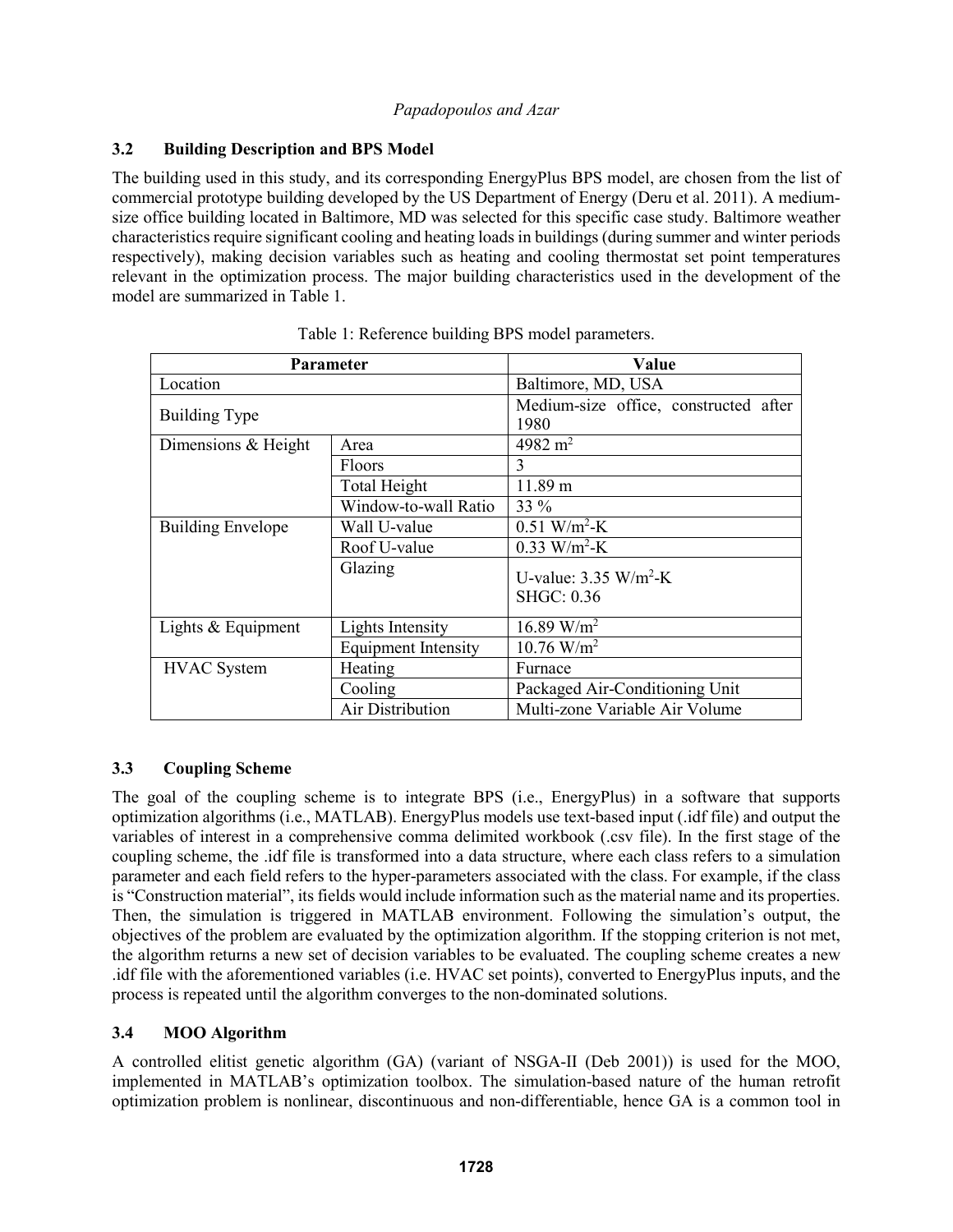BPS literature to address such problem (Ngyuen et. al 2014). GAs are based on a natural selection process that mimics biological evolution. The algorithm starts with a random population of individual solutions, which repeatedly modifies over generations. At each step, the GA selects the "fittest" individuals from the current population and uses them as parents to produce the children of the next generation. The algorithm evolves towards the optimal solution over successive generations, until the stopping criterion is met (Goldberg and Holland 1998). For this particular case, the chosen stopping criterion is the function tolerance, i.e. the algorithm runs until the average relative change in the fitness function for 50 generations is less than the default tolerance value of 1e-6.

# **3.4.1 Decision Variables**

The decision variables of the problem correspond to the total set of alternative measures considered for the human retrofitting problem. All variables are related to the operation of the HVAC system. More specifically, four variables were considered in the optimization problem setup, and are summarized in Table  $2^{\cdot}$ 

| Xcool occ             | cooling temperature set point for occupied hours   | $[22-27 °C]$ |
|-----------------------|----------------------------------------------------|--------------|
| X <sub>heat</sub> occ | heating temperature set point for occupied hours   | $[17-22 °C]$ |
| Xcool unocc           | cooling temperature set point for unoccupied hours | $[27-30$ °C] |
| Xheat unocc           | heating temperature set point for unoccupied hours | [14-17 °C]   |

| Table 2: Decision variables. |  |
|------------------------------|--|
|------------------------------|--|

All four decision variables are continuous and their corresponding ranges are denoted in the brackets above.

## **3.4.2 Objective Functions**

For this study the tradeoffs between three different objectives are evaluated as mentioned earlier. Those are: (a) energy consumption, (b) thermal comfort, and (c) productivity.

# **3.4.2.1Energy Consumption**

The building's energy consumption is assessed directly by EnergyPlus. A yearly simulation accounts for both heating and cooling requirements and aggregates them to estimate the annual total energy consumption, expressed in megawatt-hours (MWh). The energy required for lighting, equipment and hot water is not considered, since it is not affected by the decision variables used in this study.

## **3.4.2.2Thermal Comfort**

There are two main metrics to assess occupants' thermal comfort in the built environment, (a) the Predicted Mean Vote (PMV), and (b) the Predicted Percentage of Dissatisfied people (PPD), both based on Fanger's model (Fanger 1970) and detailed in ISO 7730:2005 (ISO 2005). PMV ranges from -3 (too cold) to +3 (too hot), thus in order to include it in the optimization framework, its absolute value ( $|PMV|$ ) should be minimized. However, this simplification could lead to the exclusion of potential non-dominated solutions, since it would not be possible to identify whether the solution has a positive or negative PMV value. Therefore, the minimization of the average PPD for all building zones, which is directly associated with the PMV, is considered as the second objective of the problem. PPD values are always positive, ranging from 0% to 100%.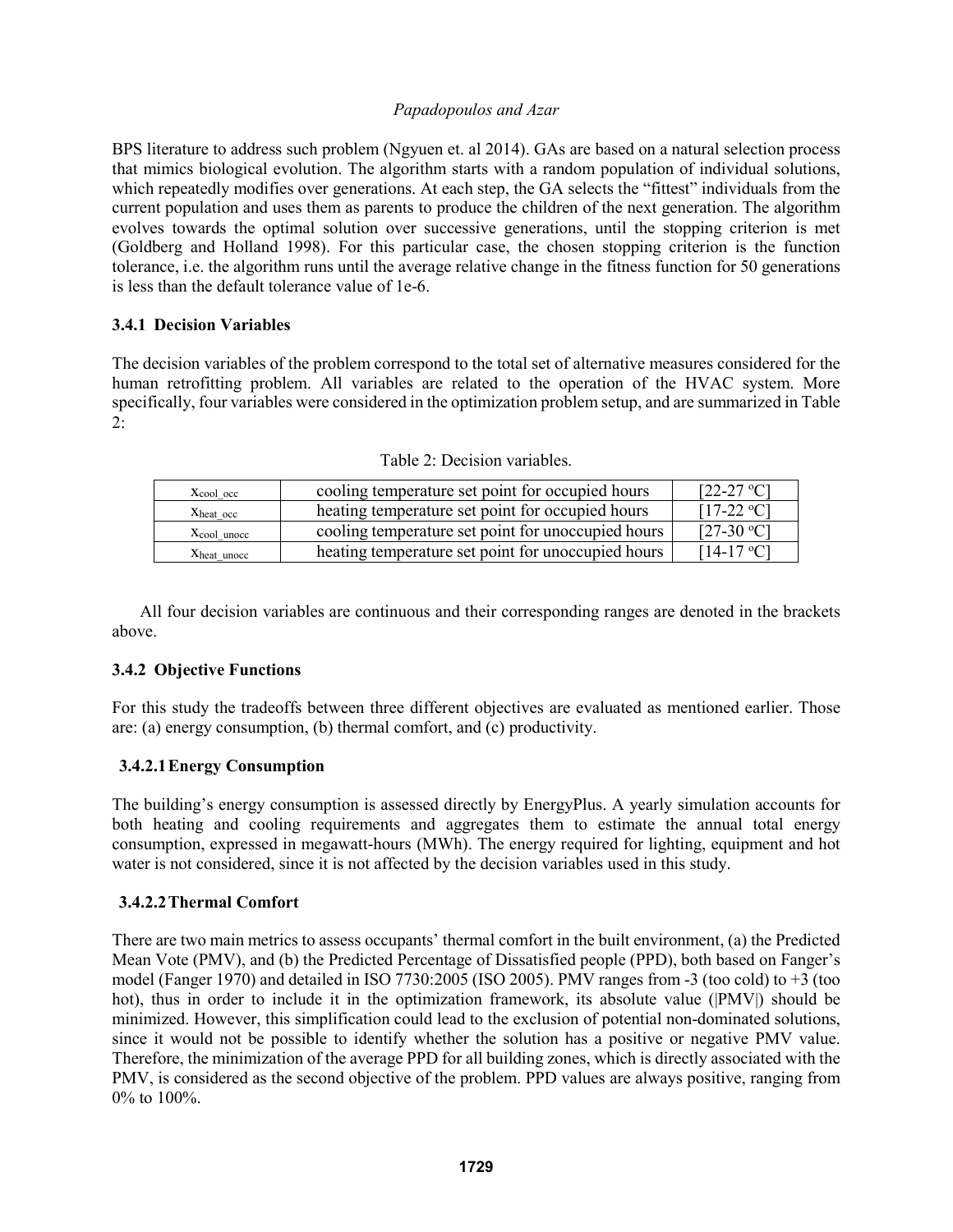### **3.4.2.3Productivity Loss**

Although it has not been studied in built environment optimization research, occupants' productivity level is an important metric, especially in the context of commercial buildings. Kosonen and Tan (2004) studied the productivity loss in air-conditioned spaces as a function of PPD. The equation used to model productivity loss in the present work was obtained by fitting a curve to the data found in the work of Kosonen and Tan (2004):

*Products* (
$$
\%
$$
) = 13.366 \* log(*x*) – 14.895. (1)

where *x* is the average yearly PPD index of the building. The abovementioned formula accounts for productivity in both thinking and typing tasks, assigning equal weights to both of them (Kosonen and Tan 2004).

#### **3.4.3 Problem Formulation**

Having the BPS model configured and coupled with MATLAB, the MOO problem is formulated to simultaneously optimize the building's energy consumption, occupants' thermal comfort and occupants' productivity loss. A multi-objective GA is implemented in MATLAB to identify the set of non-dominated solutions. The MOO problem is summarized as follows:

$$
minZ_{1}(X) = EnergyConsumption(X)
$$
\n
$$
minZ_{2}(X) = PPD(X)
$$
\n
$$
minZ_{3}(X) = ProdLoss(X)
$$
\n
$$
subject\ to,
$$
\n
$$
22 \leq x_{cool\_occ} \leq 27 \, {}^{o}C
$$
\n
$$
17 \leq x_{heat\_occ} \leq 22 \, {}^{o}C
$$
\n
$$
27 < x_{cool\_unocc} \leq 30 \, {}^{o}C
$$
\n
$$
14 \leq x_{heat\_unocc} < 17 \, {}^{o}C
$$
\n
$$
X = \{x_{cool\_occ}, x_{heat\_occ}, x_{cool\_unocc}, x_{heat\_unocc}\}.
$$

where  $Z_1$  corresponds to the annual energy consumption of the building in  $MWh$ ,  $Z_2$  is the average annual PPD (%), and  $Z_3$  is the occupants' productivity loss (%). The vector *X* contains the decision variables to be evaluated by the GA.

#### **4 RESULTS**

The following section discusses the results of the case study. Figure 2 presents a 3D visualization of the non-dominated solutions after the MOO process was completed. Two main trends can be observed from the results. First, there is a positive correlation between thermal comfort and productivity, which are both negatively affected by energy conservation measures. In other words, efforts that reduce energy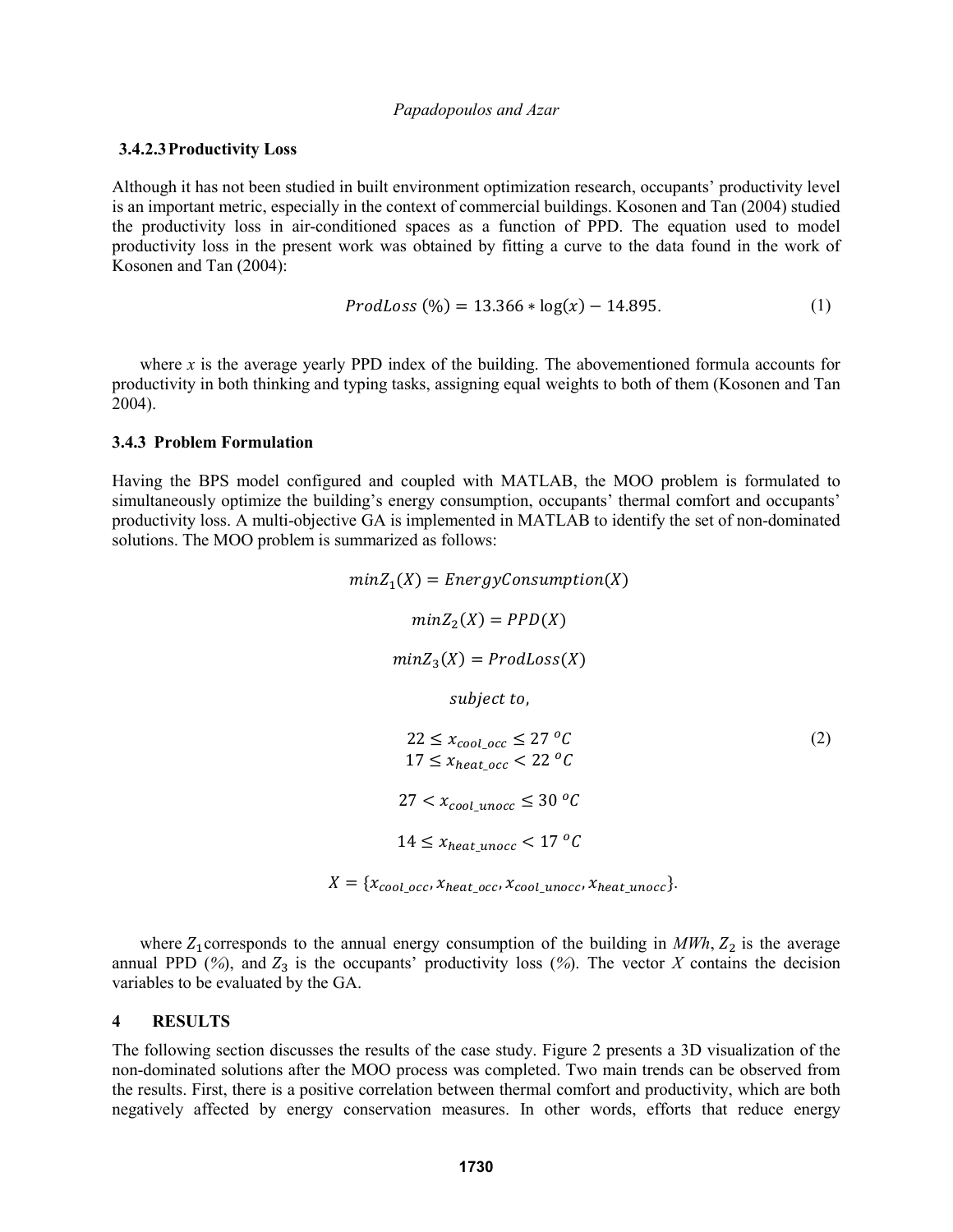consumption (i.e., reducing cooling or heating loads) negatively affect PPD and productivity levels. Second, as also shown in Figure 2, the positive correlation between thermal comfort and productivity follows a nonlinear pattern. This can be explained by the logarithmic factor in Equation 1, defining the relationship between PPD and productivity loss.



Figure 2: Non-dominated solutions (3D visualization).

In order to further discuss particular solutions, Figure 3 illustrates the results in a 2D plot, with the x-axis representing PPD and the y-axis energy consumption. The third objective of productivity loss, is included in the graph as a color map, with darker colors representing lower levels of productivity loss.

First, Point 1 depicts one extreme solution where thermal discomfort and productivity loss are at their minimum, while energy consumption is at its highest level. For this point, occupied cooling and heating set points are 25.6 °C and 21.9 °C, both in the acceptable temperature ranges proposed by Olesen (2000). An interesting finding is that the unoccupied cooling and heating set point hours (29.1 °C and 16.8 °C respectively) do not reach the bounds of decision variable ranges. Such findings suggest that even during the unoccupied periods of an office building, extreme set points could impact thermal comfort and productivity in the early working hours, since it might require time for the building to reach acceptable operation conditions. On the other hand, Point 4 demonstrates the solution where energy consumption is minimized. PPD levels reach 18.5% and productivity losses approach 25%. All decision variables reach their extreme bounds in this case, showing the dominance of energy consumption over the other two objectives in this solution.

The ability of MOO to generate a set of non-dominated solutions can be of high aid in the decision making process. For instance, Point 2 can be considered an alternative solution to Point 1 as it shows an important drop in energy consumption from around 340 MWh/year to 280 MWh/year, with minimal penalties in PPD and productivity. Another benefit of the Pareto front is the ability to set targeted thresholds to obtain the solutions of interest. For instance, assuming that an acceptable level of PPD in working spaces should be below 15%, it is easy to identify that solution 3 is the optimal one given this constraint. Additionally, thresholds can be set to the annual energy consumption of the building. Several building codes and certifications (e.g., LEED and BREEAM) require certain levels of energy consumption in existing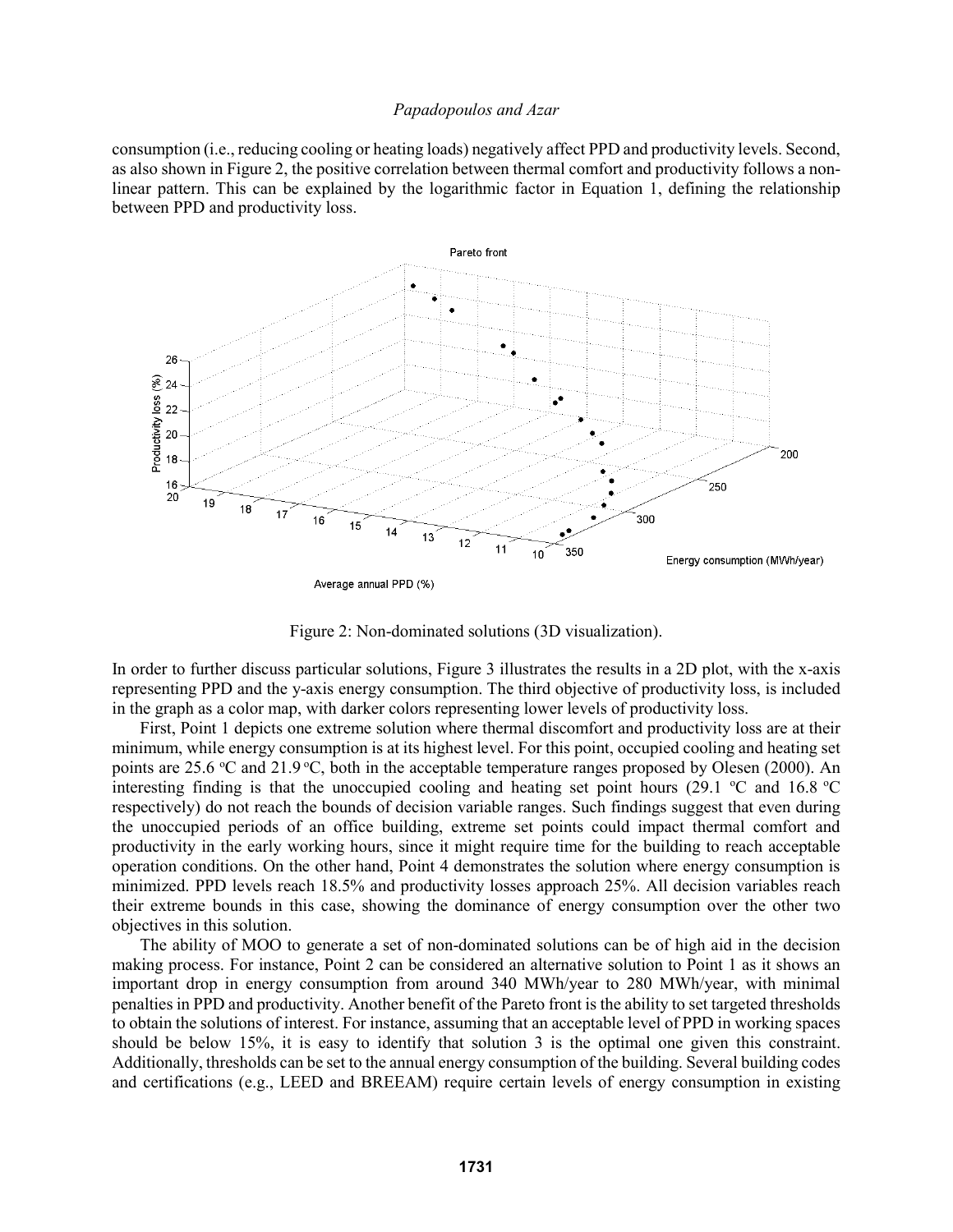buildings, where an optimal operation of the HVAC could be a cost-effective approach to reduce energy consumption, while ensuring minimal tradeoffs with the other building performance metrics.



Figure 3: Non-dominated solutions (2D visualization with color map).

### **5 CONCLUSION**

In this work, a simulation-based GA MOO framework is proposed to optimize the operation of HVAC systems in commercial buildings. It simultaneously accounts for energy consumption, thermal comfort and productivity loss, given a range of heating and cooling set points, for both occupied and unoccupied hours.

The framework was then illustrated through a case study on a medium-sized office building in Baltimore, MD. The set of non-dominated solutions was successfully identified, giving valuable insights on the interplay between various building performance metrics. This can help design energy conservation strategies that do not compromise occupants' wellbeing and work efficiency. On the other hand, it is worth mentioning that the proposed framework does not investigate drivers of particular behaviors and HVAC settings, such as the energy awareness of occupants. While such consideration is an important field of study, it does not fall within the scope of this work, which is mostly focused on presenting the generic optimization framework.

Future work could feature increased granularity of decision variables (e.g., hourly set point values), in an effort to identify a holistic building operation profile. Additional objectives, such as building operation costs, can also be incorporated in the optimization scheme. Such a financial-driven objective can help evaluate the feasibility of retrofit options (e.g., chiller replacement). Finally, the framework can be applied on buildings located in regions with more extreme weather conditions, evaluating how optimal HVAC operation strategies could vary for different climates.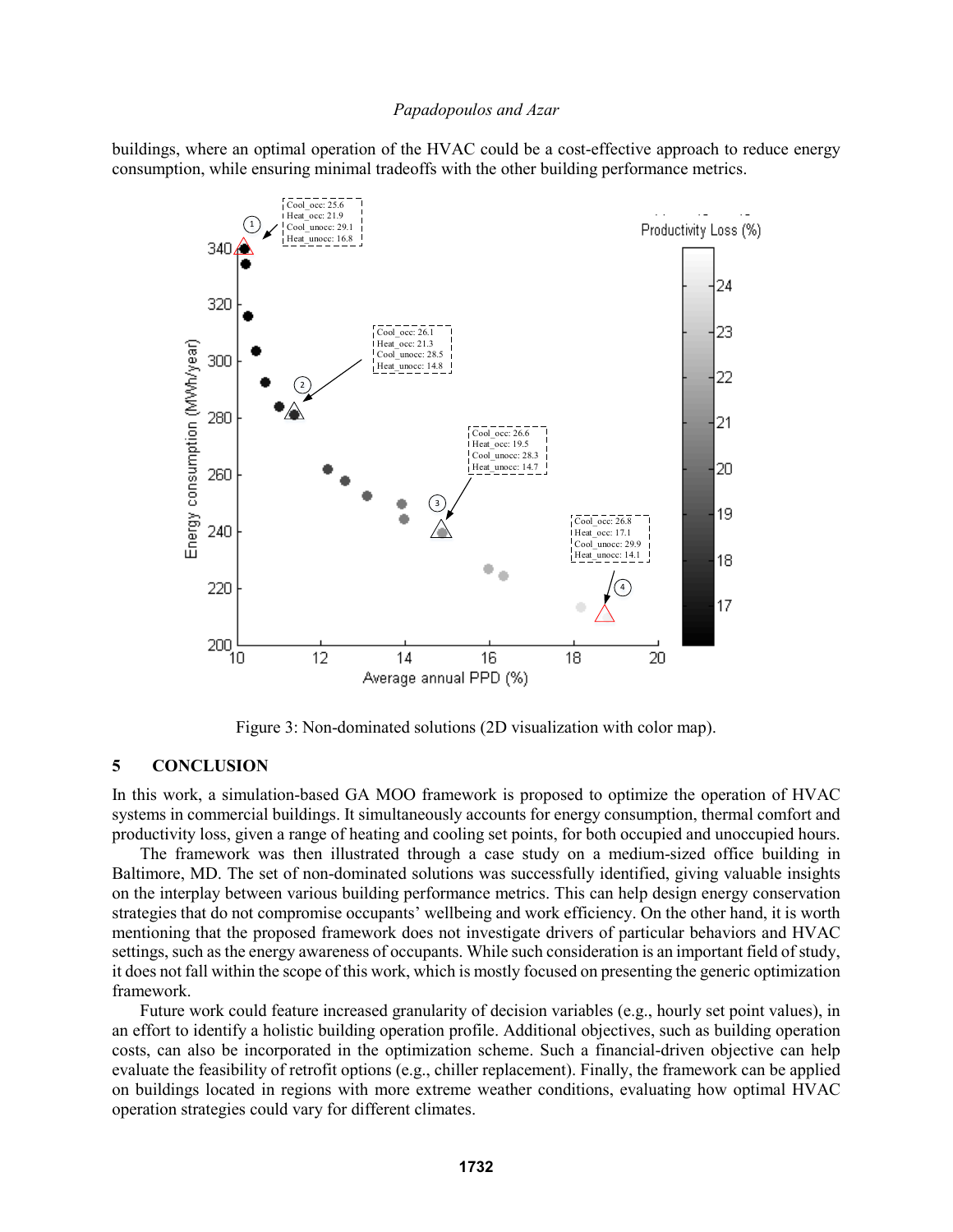### **REFERENCES**

- Afshari, A., C. Nikolopoulou, and M. Martin. 2014. "Life-Cycle Analysis of Building Retrofits at the Urban Scale—A Case Study in United Arab Emirates." *Sustainability 6*(1): 453-473.
- Almeida, R., and V. Freitas. 2013. "Multi-Objective Optimization for School Buildings Retrofit Combining Artificial Neural Networks and Life Cycle Cost." In *2nd Central European Symposium on Building Physics*.
- Asadi, E., M.G. da Silva, C.H. Antunes, and L. Dias. 2012. "A Multi-Objective Optimization Model for Building Retrofit Strategies Using TRNSYS Simulations, Genopt And MATLAB." *Building and Environment 56*: 370-378.
- Asadi, E., M.G. da Silva, C.H. Antunes, and L. Dias, and L. Glicksman. 2014. "Multi-Objective Optimization for Building Retrofit: A Model Using Genetic Algorithm and Artificial Neural Network and an Application." *Energy and Buildings 81*: 444-456.
- Ascione, F., N. Bianco, R.F. De Masi, F. De Rossi, and G.P. Vanoli. 2015. "Energy Retrofit of an Educational Building in the Ancient Center of Benevento. Feasibility Study of Energy Savings and Respect of The Historical Value." *Energy and Buildings 95*, pp.172-183.
- Augenbroe, G., D. Castro, and K. Ramkrishnan. 2009. "Decision Model for Energy Performance Improvements in Existing Buildings." *Journal of Engineering, Design and Technology 7*(1): 21-36.
- Azar, E. and C.C. Menassa. 2012. "A Comprehensive Analysis of the Impact of Occupancy Parameters in Energy Simulation of Office Buildings." *Energy and Buildings 55:* 841-853.
- Azar, E. and C.C. Menassa. 2014. "A Comprehensive Framework to Quantify Energy Savings Potential from Improved Operations of Commercial Building Stocks." *Energy Policy 67*: 459-472.
- Bisset, R. 2007. Buildings Can Play a Key Role in Combating Climate Change. *Bulletin on Energy Efficiency 7*(annual): 4-4.
- Deb, K. 2001. *Multi-objective Optimization Using Evolutionary Algorithms*. John Wiley & Sons.
- Deru, M., K. Field, D. Studer, K. Benne, B. Griffith, P. Torcellini, B. Liu, M. Halverson, D. Winiarski, M. Rosenberg, and M. Yazdanian. 2011. "US Department of Energy Commercial Reference Building Models of the National Building Stock."
- Diakaki, C., E. Grigoroudis, and D. Kolokotsa. 2008. "Towards a Multi-Objective Optimization Approach for Improving Energy Efficiency in Buildings." *Energy and Buildings 40*(9): 1747-1754.
- Fanger, P.O. 1970. *Thermal Comfort: Analysis and Applications in Environmental Engineering*. Danish Technical Press.
- Fernandez, N., S. Katipamula, W. Wang, Y. Huang, and G. Liu. 2015. "Energy Savings Modelling of Re-Tuning Energy Conservation Measures in Large Office Buildings." *Journal of Building Performance Simulation 8*(6): 391-407.
- Ghahramani, A., K. Dutta, Z. Yang, G. Ozcelik, and B. Becerik-Gerber. 2015. "Quantifying the Influence of Temperature Setpoints, Building and System Features on Energy Consumption." In *Proceedings of the 2015 Winter Simulation Conference,* edited by L. Yilmaz, W. K. V. Chan, I. Moon, T. M. K. Roeder, C. Macal, and M. D. Rossetti, 1000-1011. Huntington Beach, California: Institute of Electrical and Electronics Engineers, Inc.
- Ghahramani, A., K. Zhang, K. Dutta, Z. Yang, and B. Becerik-Gerber. 2016. "Energy Savings from Temperature Setpoints and Deadband: Quantifying the Influence of Building and System Properties on Savings." *Applied Energy 165*: 930-942.
- Goldberg, D.E., and J.H. Holland. 1988. "Genetic Algorithms and Machine Learning." *Machine Learning 3*(2): 95-99.
- Hoyt, T., E. Arens, and H. Zhang. 2015. "Extending Air Temperature Setpoints: Simulated Energy Savings and Design Considerations for New and Retrofit Buildings." *Building and Environment 88*: 89-96.
- International Standards Organization (ISO), 2005. ISO 7730:2005 Ergonomics of the Thermal Environment. Analytical Determination and Interpretation of Thermal Comfort Using Calculation of the PMV and PPD Indices and Local Thermal Comfort Criteria. *ISO*, Geneva, Switzerland.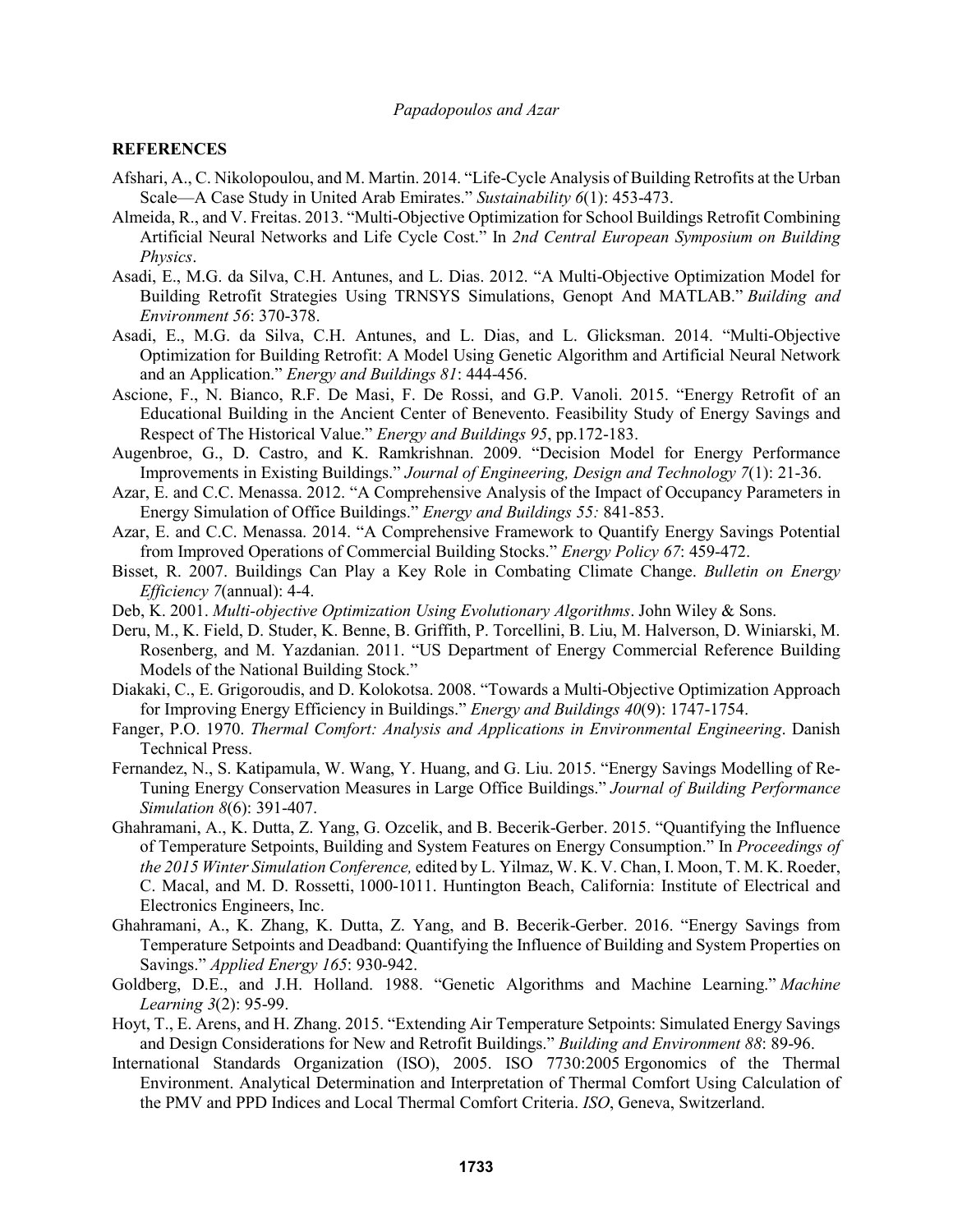- Kaklauskas, A., E.K. Zavadskas, and S. Raslanas. 2005. "Multivariant Design and Multiple Criteria Analysis of Building Refurbishments." *Energy and Buildings 37*(4): 361-372.
- Karmellos, M., A. Kiprakis, and G. Mavrotas. 2015. "A Multi-Objective Approach for Optimal Prioritization of Energy Efficiency Measures in Buildings: Model, Software and Case Studies." *Applied Energy 139*: 131-150.
- Kosonen, R., and F. Tan. 2004. "Assessment of Productivity Loss in Air-Conditioned Buildings Using PMV Index." *Energy and Buildings 36*(10): 987-993.
- Lakeridou, M., M. Ucci, and A. Marmot. 2014. "Imposing Limits on Summer Set-Points in UK Air-Conditioned Offices: A Survey of Facility Managers." *Energy Policy 75*: 354-368.
- Lakeridou, M., M. Ucci, A. Marmot, and I. Ridley. 2012. "The Potential of Increasing Cooling Set-Points in Air-Conditioned Offices in The UK." *Applied Energy 94*: 338-348.
- Laustsen, J., 2008. "Energy Efficiency Requirements in Building Codes, Energy Efficiency Policies for New Buildings." *International Energy Agency (IEA)*: 477-488.
- Levine, M., D. Ürge-Vorsatz, K. Blok, L. Geng, D. Harvey, S. Lang, G. Levermore, A. Mongameli Mehlwana, S. Mirasgedis, A. Novikova, and J. Rilling. 2007. "Residential and Commercial Buildings." *Climate Change 20*: 17.
- Lopes, M.A.R., C.H. Antunes, and N. Martins. 2012. "Energy Behaviours as Promoters of Energy Efficiency: A 21st Century Review." *Renewable and Sustainable Energy Reviews 16*(6): 4095-4104.
- Ma, Z., P. Cooper, D. Daly, and L. Ledo. 2012. "Existing Building Retrofits: Methodology and State-Of-The-Art." *Energy and Buildings 55*: 889-902.
- Mui, K.W., L.T. Wong, and N.K. Fong. 2010. "Optimization of Indoor Air Temperature Set-Point for Centralized Air-Conditioned Spaces in Subtropical Climates." *Automation in Construction 19*(6): 709- 713.
- Nguyen, A.T., S. Reiter, and P. Rigo. 2014. "A Review on Simulation-Based Optimization Methods Applied to Building Performance Analysis." *Applied Energy 113*: 1043-1058.
- Olesen, B.W. 2000. "Guidelines for Comfort." *ASHRAE Journal 42*(8): 41-47.
- Pisello, A.L., and F. Asdrubali. 2014. "Human-Based Energy Retrofits in Residential Buildings: A Cost-Effective Alternative to Traditional Physical Strategies." *Applied Energy 133*: 224-235.
- Pisello, A.L., C. Piselli, and F. Cotana. 2015. "Influence of Human Behavior on Cool Roof Effect for Summer Cooling." *Building and Environment* 88: 116-128.
- Rey, E. 2004. "Office Building Retrofitting Strategies: Multicriteria Approach of an Architectural and Technical Issue." *Energy and Buildings 36*(4): 367-372.
- Ucci, M., T. Domenech, A. Ball, T. Whitley, C. Wright, D. Mason, K. Corrin, A. Milligan, A. Rogers, D. Fitzsimons, and C. Gaggero. 2012. "Behaviour Change Potential for Energy Saving in Non-Domestic Buildings: Development and Pilot-Testing of a Benchmarking Tool." *Building Services Engineering Research and Technology*: 0143624412466559.
- Ueno, T., F. Sano, O. Saeki, and K. Tsuji. 2006. "Effectiveness of an Energy-Consumption Information System on Energy Savings in Residential Houses Based on Monitored Data." *Applied Energy 83*(2): 166-183.
- United States Department of Energy (US DOE), 2015. EnergyPlus Energy Simualtion Software. *US DOE*, Washington, DC http://apps1.eere.energy.gov/buildings/energyplus/ [Accessed Mar 31, 2016]

## **AUTHOR BIOGRAPHIES**

**SOKRATIS PAPADOPOULOS** is a PhD candidate and research assistant at Masdar Institute, Abu Dhabi, UAE. His research interests lie between energy efficiency in the built environment and data science. He completed his MSc in Engineering Systems and Management at Masdar Institute (2015) and holds a BSc in Mechanical Engineering from the Technological Educational Institute of Patras, Greece (2012). His email address is spapadopoulos@masdar.ac.ae.